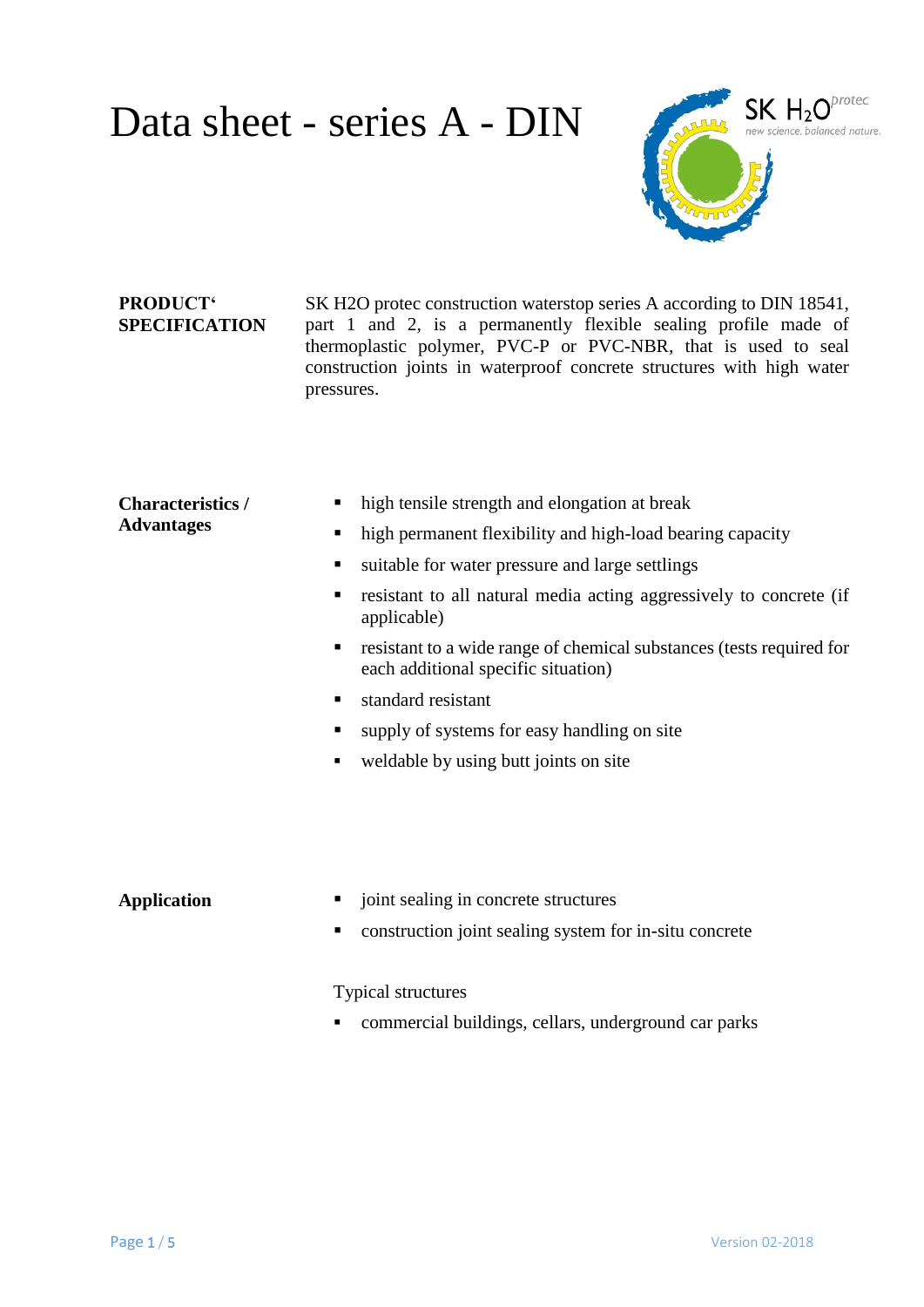

#### **Standards / Directives**

- **DIN 18197**
- $\blacksquare$  DIN 18541, part 1 and 2
- WU- Directives DAfStb
- Welding instructions

#### **Test certificate / Approvals**

- latest manufacturer's test certificate
- ertificate of conformity DIN 18541
- **External monitoring by MPA NRW**
- **n** internal monitoring

#### **PRODUCT DATA**

| <b>Material</b> | $\text{PVC-P}$ (Polyvinyl chloride with plasticizer / P: plasticized)<br>$\blacksquare$<br>PVC-NBR (Polyvinyl chloride - Nitrile butadiene rubber)<br>$\blacksquare$ . |
|-----------------|------------------------------------------------------------------------------------------------------------------------------------------------------------------------|
| <b>Colour</b>   | black<br>п.                                                                                                                                                            |
| Packaging       | supplied as standard rolls $(25 \text{ m})$ , pre-cuts and systems<br>п                                                                                                |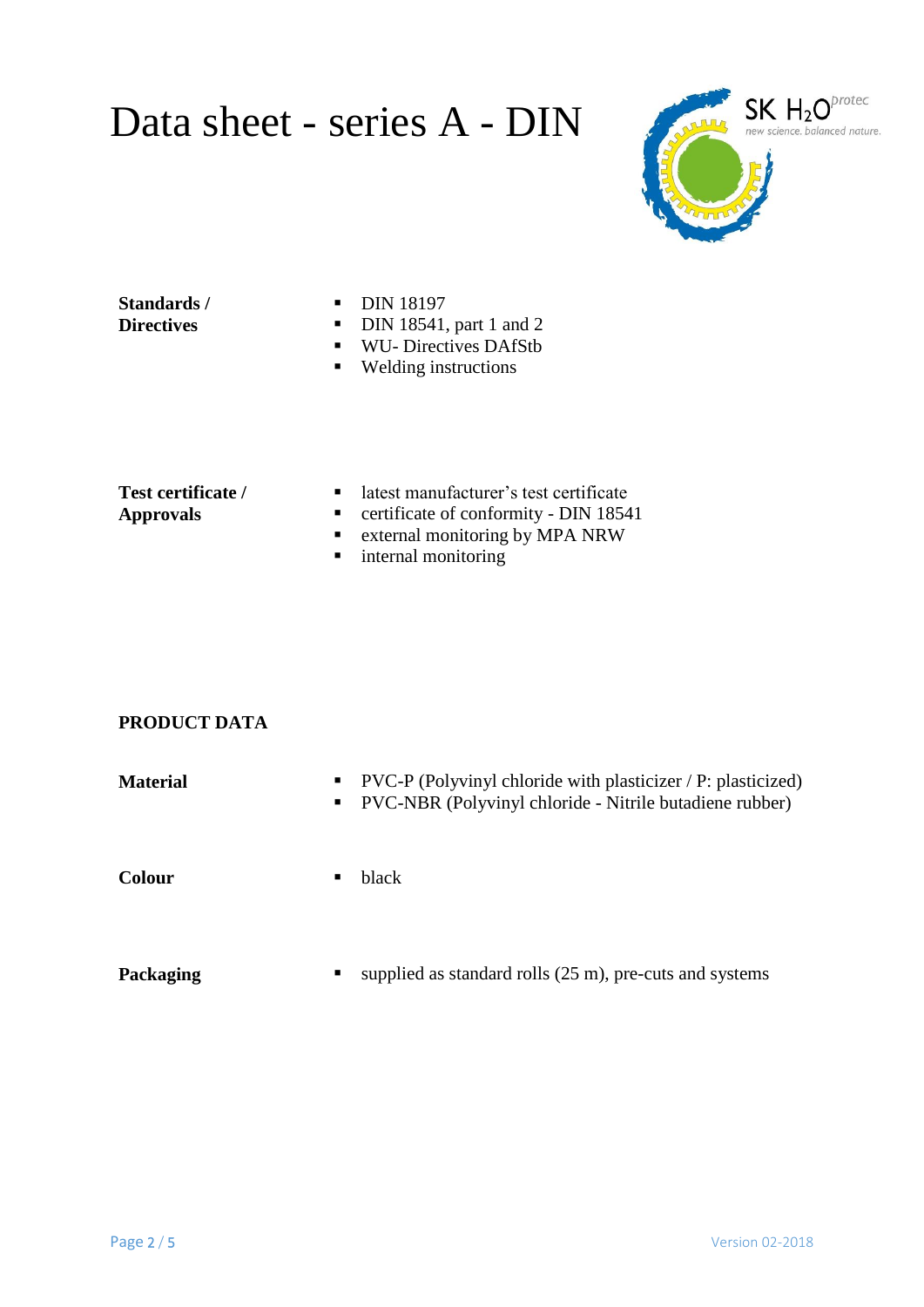

### **MECHANICAL PROPERTIES according to DIN 18541, part 2**

| <b>Shore A hardness</b>                        | $67 \pm 5$                                         |
|------------------------------------------------|----------------------------------------------------|
|                                                |                                                    |
|                                                |                                                    |
|                                                |                                                    |
| <b>Tensile strength</b>                        | $\geq 10$ MPa                                      |
|                                                |                                                    |
|                                                |                                                    |
| <b>Elongation at break</b>                     | $\geq$ 350 %                                       |
|                                                |                                                    |
|                                                |                                                    |
|                                                |                                                    |
| <b>Tear propagation resistance</b>             | $\geq$ 12 kN/m                                     |
|                                                |                                                    |
|                                                |                                                    |
| Low temperature performance                    | Elongation at break at $-20^{\circ}$ C $\geq$ 200% |
|                                                |                                                    |
|                                                |                                                    |
|                                                |                                                    |
| <b>Performance after weathering</b>            | Tensile strength $\leq 20\%$                       |
|                                                | Elongation at break $\leq$ 20%                     |
|                                                | Modulus of elasticity $\leq 50\%$                  |
| valid change of average values relative to the |                                                    |
| initial value                                  |                                                    |
|                                                |                                                    |
| Performance of the weld at shear test          |                                                    |
|                                                | break outside of weld $\geq 0.6$                   |
| short-term joining factor $f_z$                |                                                    |
|                                                |                                                    |
|                                                |                                                    |
| <b>Fire behaviour</b>                          | class E                                            |
|                                                |                                                    |
|                                                |                                                    |
|                                                |                                                    |
| Performance after storage in bitumen           | Tensile strength $<$ 20%                           |
|                                                | Elongation at break $<$ 20%                        |
|                                                | Modulus of elasticity $<$ 50%                      |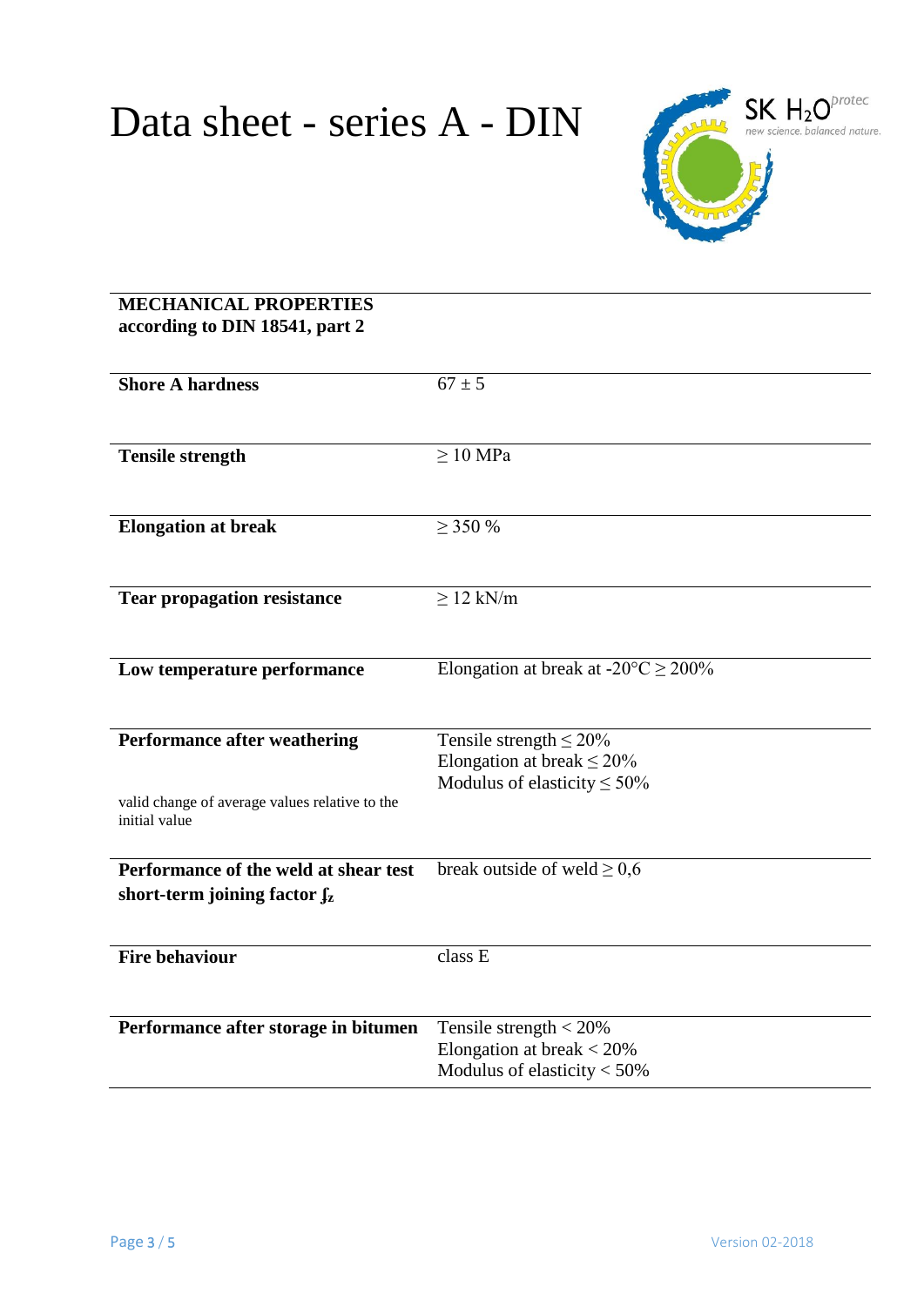

### A 240 DIN





A 320 DIN





All dimensions in mm